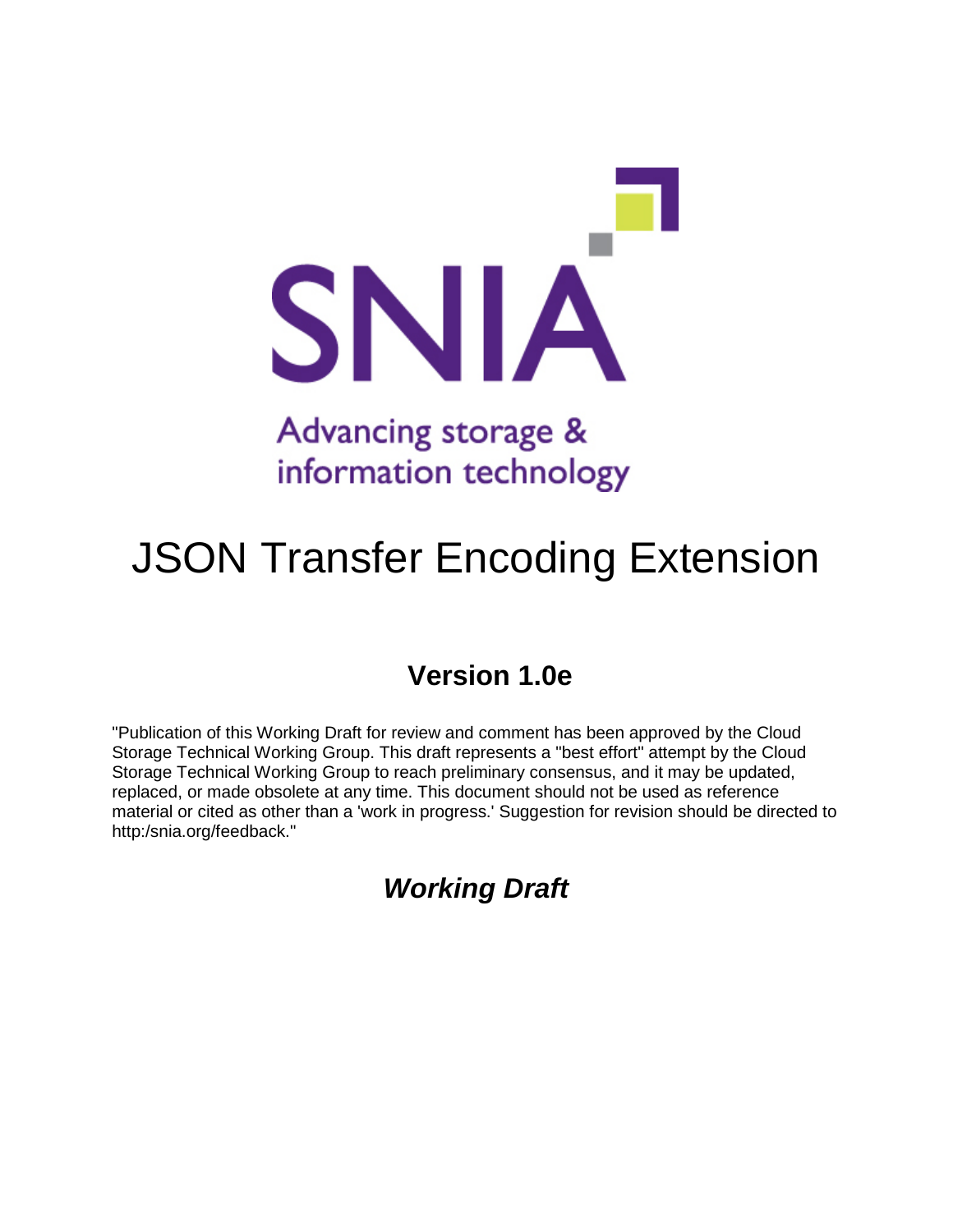| Date       | <b>Version</b> | Вy                      | <b>Comments</b>                                                      |
|------------|----------------|-------------------------|----------------------------------------------------------------------|
| 2012-11-07 | 1.0a           | David Slik, NetApp Inc. | Initial version of document                                          |
| 2012-11-14 | 1.0b           |                         | David Slik, NetApp Inc. Updates to reflect TWG feedback              |
| 2013-01-30 | 1.0c           | David Slik, NetApp Inc. | TWG edits from the Winter Symposium face-to-face<br>meeting.         |
| 2013-01-31 | 1.0d           | David Slik, NetApp Inc. | Additional TWG edits from Winter Symposium face-<br>to-face meeting. |
| 2013-03-20 | 1.0e           | <b>SNIA TWG</b>         | Edits at Austin face-to-face meeting.                                |

### **Revision History**

The SNIA hereby grants permission for individuals to use this document for personal use only, and for corporations and other business entities to use this document for internal use only (including internal copying, distribution, and display) provided that:

- Any text, diagram, chart, table, or definition reproduced shall be reproduced in its entirety with no alteration, and,
- Any document, printed or electronic, in which material from this document (or any portion hereof) is reproduced shall acknowledge the SNIA copyright on that material, and shall credit the SNIA for granting permission for its reuse.

Other than as explicitly provided above, you may not make any commercial use of this document, sell any excerpt or this entire document, or distribute this document to third parties. All rights not explicitly granted are expressly reserved to SNIA.

Permission to use this document for purposes other than those enumerated above may be requested by e-mailing tcmd@snia.org. Please include the identity of the requesting individual and/or company and a brief description of the purpose, nature, and scope of the requested use.

Copyright © 2012 Storage Networking Industry Association.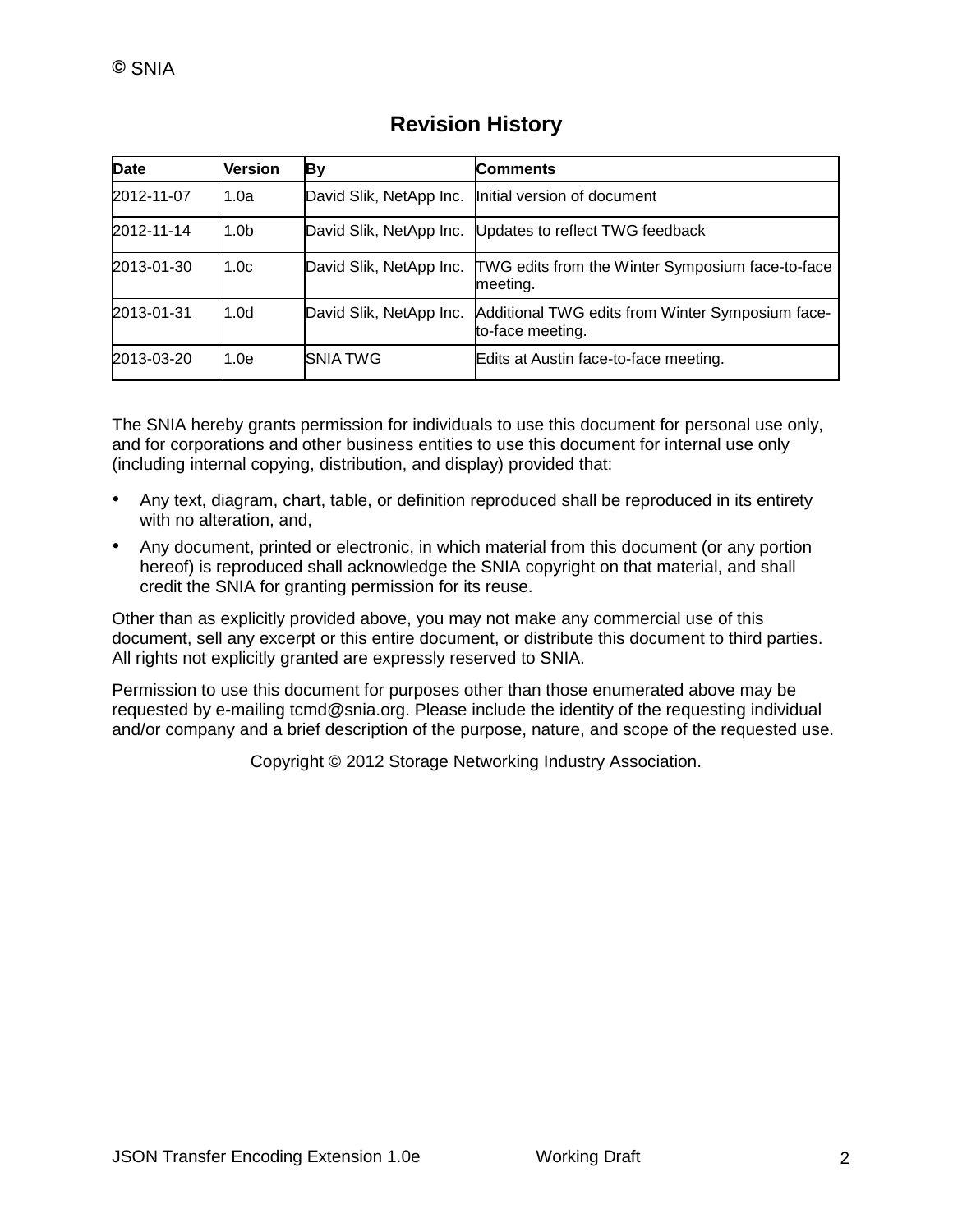## **JSON Transfer Encoding Extension**

#### **Overview**

CDMI 1.0.2 supports two transfer encodings, UTF-8 and Base64. UTF-8 works well for text, but requires all JSON special characters (such as quotes ") to be escaped. Base64 works well for binary data, and does not require any special escaping, but is not human readable.

Many use cases for CDMI, such as for Web 2.0 applications, are based around the storage of JSON data. Currently, this requires either the escaping of JSON data when stored as UTF-8 or the Base64 encoding of the JSON data. This represents an additional overhead, an additional processing pass, and makes stored data less human readable.

This extension proposes a third transfer encoding, a "JSON" transfer encoding, that allows stored JSON data in values to be directly specified and accessed as JSON.

For example, assuming that the following JSON is to be stored in a data object:

```
{
     "test" : "value"
}
```
Accessing this with UTF-8 transfer encoding look like:

```
{
     "valuetransferencoding" : "utf-8",
     "value" : "\{\r \t\text{test}\ : \"value\"}\r}"
}
```
Accessing this with Base64 transfer encoding looks like:

```
{
     "valuetransferencoding" : "base64",
     "value" : "ew0KCSJ0ZXN0IiA6ICJ2YWx1ZSINCn0="
}
```
This extension proposes a third transfer encoding, that would look like:

```
{
     "valuetransferencoding" : "json",
     "value" : { "test" : "value" }
}
```
With this transfer encoding, the value will be a JSON object instead of a string, and the server will be responsible for validating the specified JSON.

#### **Modifications to the CDMI 1.0.2 spec:**

#### **1) Insert new paragraph at end of "5.15.1 Value Transfer Encoding"**

CDMI version 1.1 introduces a new "json" value transfer encoding. Data objects with a value transfer encoding of json shall be accessible to CDMI 1.0.x clients with a valuetransferencoding of UTF-8.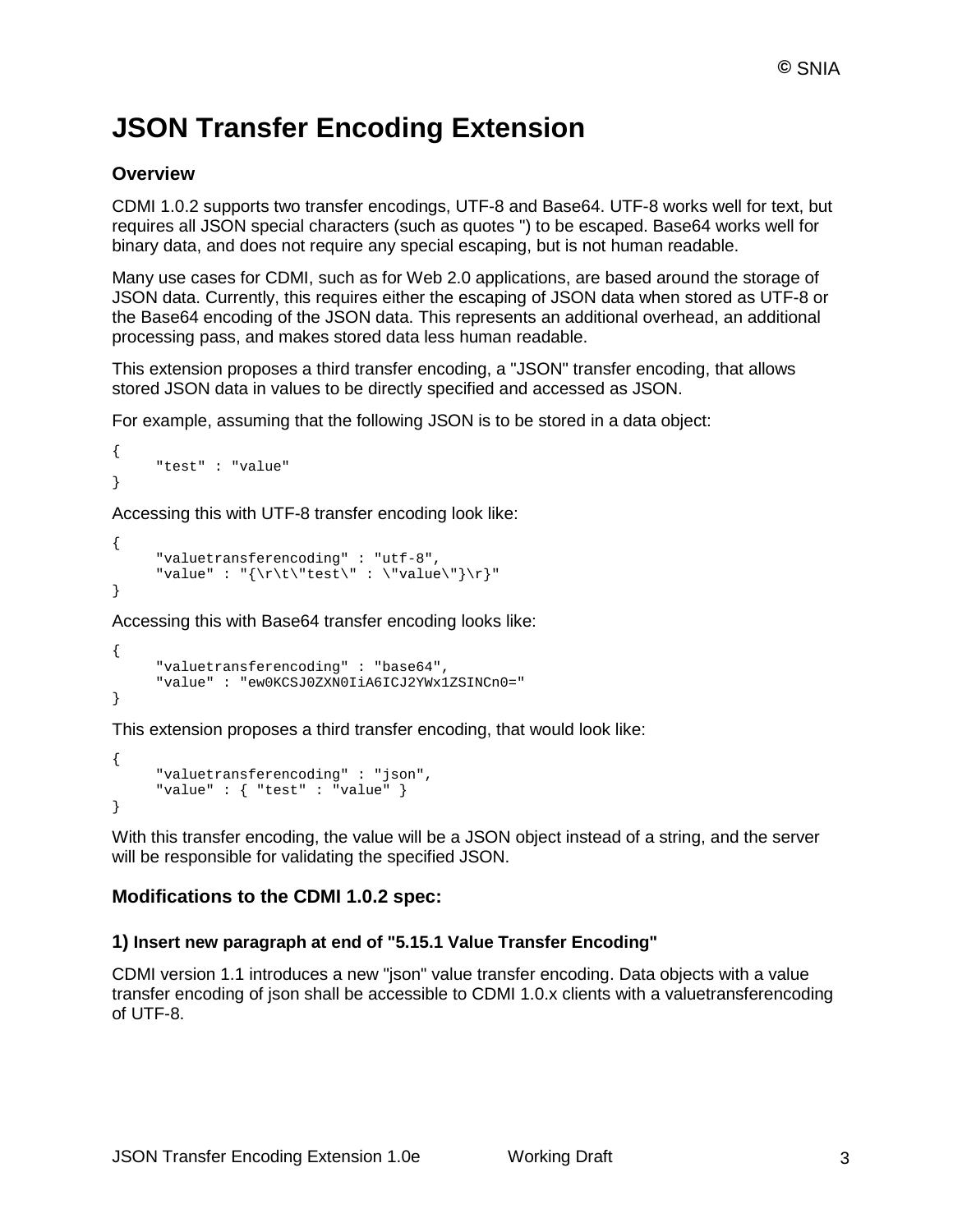#### **2) Insert new bullet at end of valuetransferencoding bullet list in "8.1 Overview"**

• If the value transfer encoding of the object is set to "json", the data stored in the value of the data object shall contain a valid JSON object, and it shall be transported as JSON data in the value field. The JSON stored and returned shall be semantically equivalent, but may not be syntatically identical. For example, whitespace outside of JSON quoted strings may be removed or added by either client libraries or by the server. This means that the number of bytes sent may not be the same as the number of bytes stored.

#### **3) Insert new bullet at end of "valuetransferencoding" description entry in table "Table 8 - Request Message Body - Create a Data Object using CDMI Content Type"**

• "json" indicates that the data object contains a valid JSON object, and the value field shall be a JSON object containing this JSON data. Setting the contents of the data object value field to any value other than a valid JSON object shall result in error 400 Bad Request being returned to the client.

#### **4) Insert new example at end of clause "8.2.9 Examples"**

EXAMPLE 3 PUT to the container URI the data object name and JSON contents:

```
PUT /MyContainer/MyDataObject.txt HTTP/1.1
Host: cloud.example.com
Accept: application/cdmi-object
Content-Type: application/cdmi-object
X-CDMI-Specification-Version: 1.0.2
{
     "mimetype" : "text/plain",
     "metadata" : { },
     "valuetransferencoding" : "json"
     "value" : {
          "test" : "value"
     }
}
```
The following shows the response.

```
HTTP/1.1 201 Created
Content-Type: application/cdmi-object
X-CDMI-Specification-Version: 1.0.2
{
     "objectType": "application/cdmi-object",
     "objectID": "0000706D0010374085EF1A5C7018D774",
     "objectName": "MyDataObject.txt",
     "parentURI": "/MyContainer/",
     "parentID" : "00007ED90010067404EDED32860C086A",
     "domainURI": "/cdmi_domains/MyDomain/",
     "capabilitiesURI": "/cdmi_capabilities/dataobject/",
     "completionStatus": "Complete",
     "mimetype": "text/plain",
     "metadata": {
          "cdmi_size": "21"
     }
}
```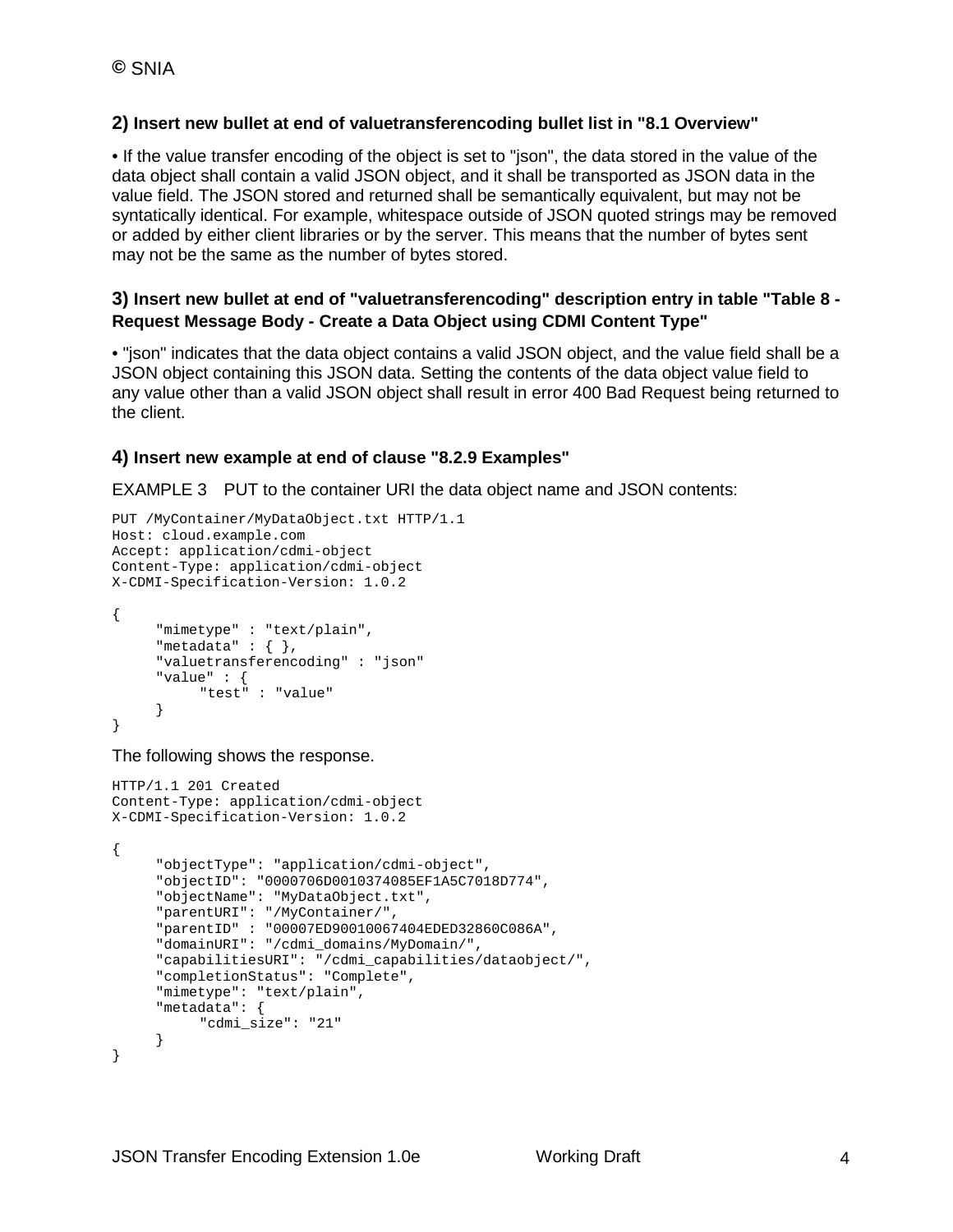#### **5) Replace the contents of the "Content-Type" description entry in table "Table 12 - Request Headers - Create a CDMI Data Object using a Non-CDMI Content Type"**

The content type of the data to be stored as a data object. The value specified here shall be used as the mimetype field of the CDMI data object. If the content type includes the charset parameter as defined in RFC 2046 of "utf-8" (e.g., ";charset=utf-8"), the valuetransferencoding field of the CDMI data object shall be set to "utf-8". If the content type is "application/json", the valuetransferencoding field of the CDMI object shall be set to "json". Otherwise, the valuetransferencoding field of the CDMI data object shall be set to "base64".

#### **6) Insert new bullet at end of "valuetransferencoding" description entry in table "Table 16 - Response Message Body - Read a Data Object using CDMI Content Type"**

• "json" indicates that the data object contains a valid JSON object, and the value field shall be a JSON object containing this JSON data.

#### **7) Insert new bullet after the second bullet in the "value" description entry in table "Table 16 - Response Message Body - Read a Data Object using CDMI Content Type"**

• If the value transfer encoding field indicates json encoding, the value field shall contain a valid JSON object.

#### **8) Insert new example at end of clause "8.4.8 Examples"**

EXAMPLE 5 GET to the data object URI to read the value and valuetransferencoding fields of a data object storing JSON data:

```
GET /cdmi_objectid/0000706D0010374085EF1A5C7018D774?valuetransferencoding;value 
HTTP/1.1
Host: cloud.example.com
Accept: application/cdmi-object
X-CDMI-Specification-Version: 1.0.2
```
#### The following shows the response.

```
HTTP/1.1 200 OK
Content-Type: application/cdmi-object
X-CDMI-Specification-Version: 1.0.2
{
     "valuetransferencoding" : "json"
     "value" : { "test" : "value" }
}
```
#### **9) Insert new bullet at end of "valuetransferencoding" description in table "Table 22 - Request Message Body - Update a CDMI Data Object using CDMI Content Type"**

The value transfer encoding used for the data object value. Three value transfer encodings are defined:

• "utf-8" indicates that the data object contains a valid UTF-8 string, and shall be transported as a UTF-8 string in the value field. Setting or updating the contents of the data object value field to any value other than a valid UTF-8 string shall result in a 400 Bad Request being returned to the client.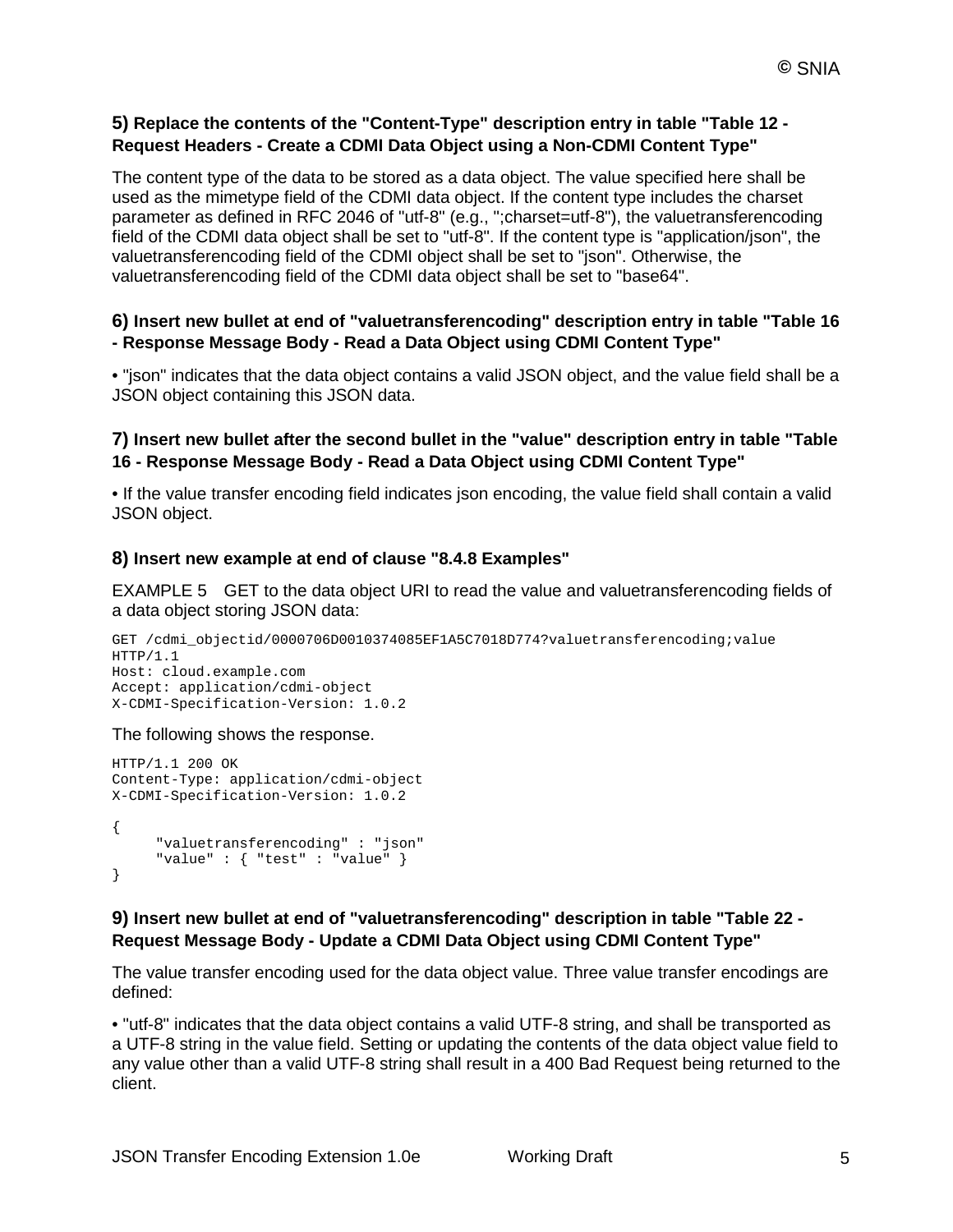• "base64" indicates that the data object contains arbitrary binary sequences, and shall be transported as a base 64 encoded string in the value field. Setting the contents of the data object value field to any value other than a valid base 64 string shall result in error 400 Bad Request being returned to the client.

• "json" indicates that the data object contains a valid JSON object, and shall be transported as a JSON object in the value field. Setting or updating the contents of the data object value field to any value other than a valid JSON object shall result in a 400 Bad Request being returned to the client.

This field shall only be included when updating a data object by value, and shall be stored as part of the object. If not specified, the existing value of the valuetransferencoding field shall be used.

When updating or appending to an object with a valuetransferencoding of "json" or "utf-8", the client shall use a valuetransferencoding of "base64".

This field shall be stored as part of the object.

#### **10) Insert new bullet after the second bullet in the "value" description entry in table "Table 22 - Request Message Body - Update a CDMI Data Object using CDMI Content Type"**

• If the value transfer encoding field indicates json encoding, the value field shall contain a valid JSON object.

#### **11) Insert new text at end of "Content-Range" description entry in table "Table 25 - Request Headers - Update a CDMI Data Object using a Non-CDMI Content Type"**

When updating by range or appending to an object with a valuetransferencoding of "json" or "utf-8", the valuetransferencoding of the object shall be set to "base64".

#### **12) Insert new bullet at end of "valuetransferencoding" description entry in table "Table 50 - Request Message Body - Create a New Data Object using CDMI Content Type"**

• "json" indicates that the data object contains a valid JSON object, and the value field shall be a JSON object containing this JSON data. Setting or updating the contents of the data object value field to any value other than a valid JSON object shall result in a 400 Bad Request being returned to the client.

#### **13) Replace the contents of the "Content-Type" description entry in table "Table 54 - Request Header - Create a New Data Object using a Non-CDMI Content Type"**

The content type of the data to be stored as a data object. The value specified here shall be used as the mimetype field of the CDMI data object. If the content type includes the charset parameter as defined in RFC 2046 of "utf-8" (e.g., ";charset=utf-8"), the valuetransferencoding field of the CDMI data object shall be set to "utf-8". If the content type is "application/json", the valuetransferencoding field of the CDMI object shall be set to "json". Otherwise, the valuetransferencoding field of the CDMI data object shall be set to "base64".